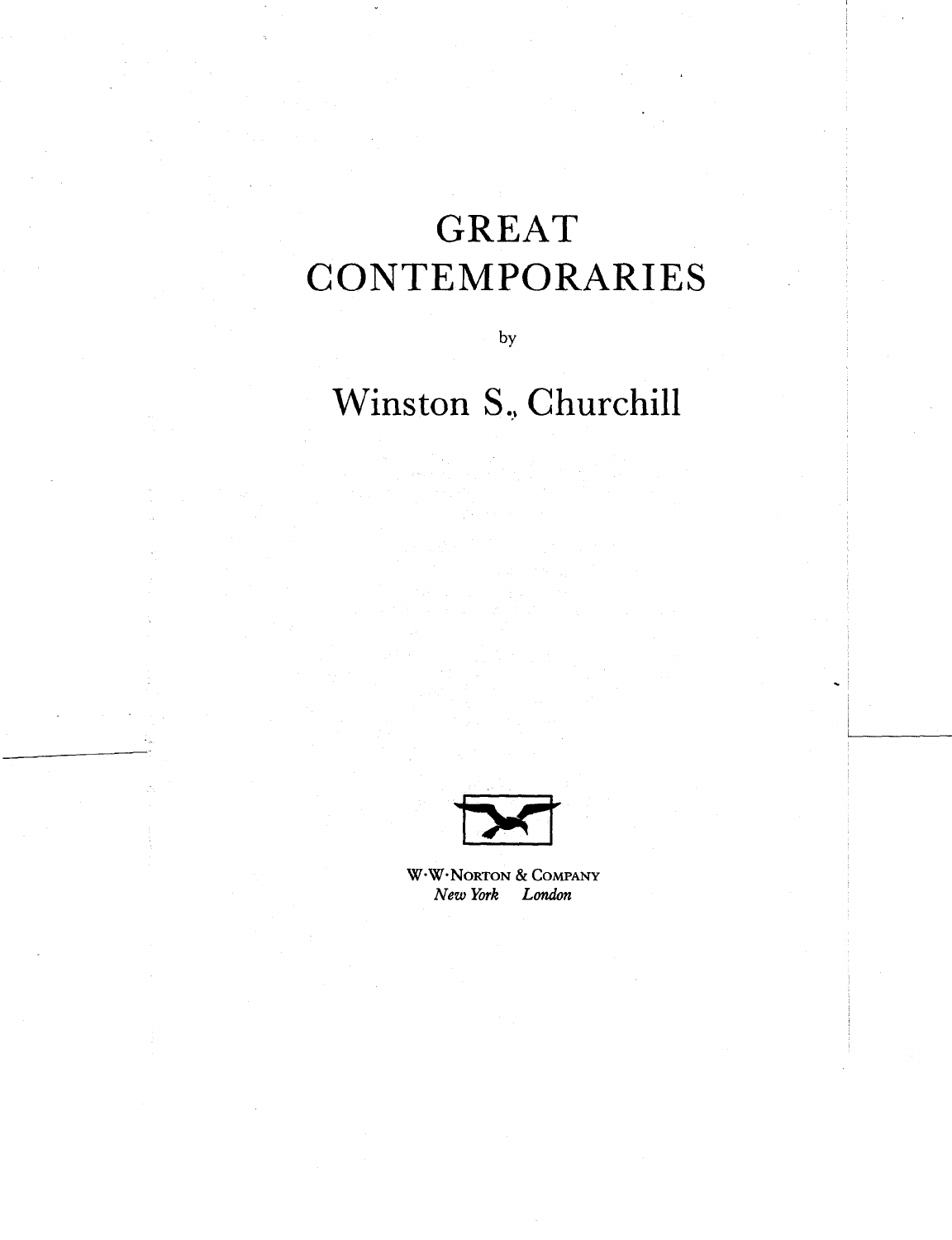#### Copyright © 1990 by Octopus Publishing Group Copyright © 1932 by Winston S. Churchill First American Edition, 1991

J.

#### All rights reserved.

#### Printed in the United States of America.

Library of Congress Cataloging-in-Publication Data

Churchill, Winston, Sir, 1874-1965.

Great contemporaries / by Winston S. Churchill.—lst American ed.

p. cm.

Includes index. 1. Statesmen—Biography. 2. Biography-20th century. 3. Great Britain—Biography. I. Title. D412.6.C5 1990 941.082'092'2—dc2O **[B]** 90-42224

#### ISBN 0-393-02941-7

**W. W.** Norton & Company, Inc. 500 Fifth Avenue, New York, N.Y. 10110 **W. W.** Norton & Company, Ltd. 10 Coptic Street, London WC1A 1PU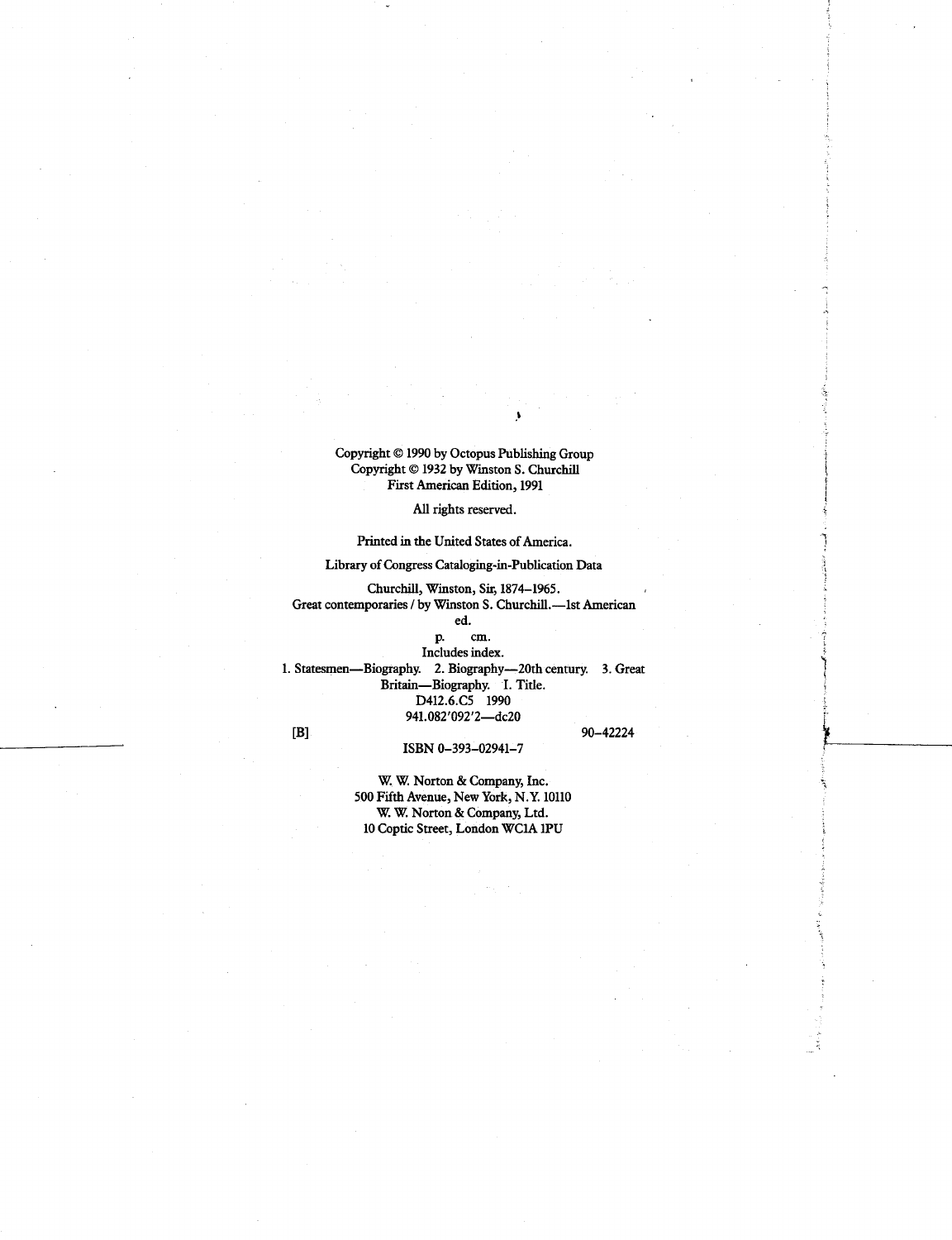### HERBERT HENRY ASQUITH

SQUITH WAS a man who knew where he stood on every question of life and affairs in an altogether unusual degree.<br>Scholarship, politics, philosophy, law, religion, were all spheres<br>in which at the time when I knew him best h SQUITH WAS a man who knew where he stood on every question of life and affairs in an altogether unusual degree. Scholarship, politics, philosophy, law, religion, were all spheres at definite opinions. On all, when the need required it, his mind opened and shut smoothly and exactly, like the breech of a gun. He always gave me the impression, perhaps natural for a younger man in a subordinate station, of measuring all the changing, baffling situations of public and Parliamentary life according to settled standards and sure convictions; and there was also the sense of a scorn, lightly and not always completely veiled, for arguments, for personalities and even for events which did not conform to the pattern he had with so much profound knowledge and reflection decidedly adopted.

In some respects this was a limitation. The world, nature, human beings, do not move like machines. The edges are never clear-cut, but always frayed. Nature never draws a line without smudging it. Conditions are so variable, episodes so unexpected, experiences so conflicting, that flexibility of judgment and a willingness to assume a somewhat humbler attitude towards external phenomena may well play their part in the equipment of a modern Prime Minister. But Asquith's opinions in the prime of his life were cut in bronze. Vast knowledge, faithful industry, deep thought were embedded in his nature; and if, as was inevitable in the rough and tumble of life, he was forced to submit and bow to the opinions of others, to the force of events, to the passions of the hour, it was often with barely concealed repugnance and disdain. If one is to select his greatest characteristic, this massive finality stands forth, for good or ill, above and beyond all others.

He had the power to convey a remarkable proportion of the treasures of his intellect and the valour of his blood to the children of both his marriages. His second surviving son rose in the War from Sub-Lieutenant to Brigadier-General, gaining, with repeated wounds amid the worst fighting, the Distinguished Service Order with two clasps and the Military Cross. To Raymond, his eldest son, the

83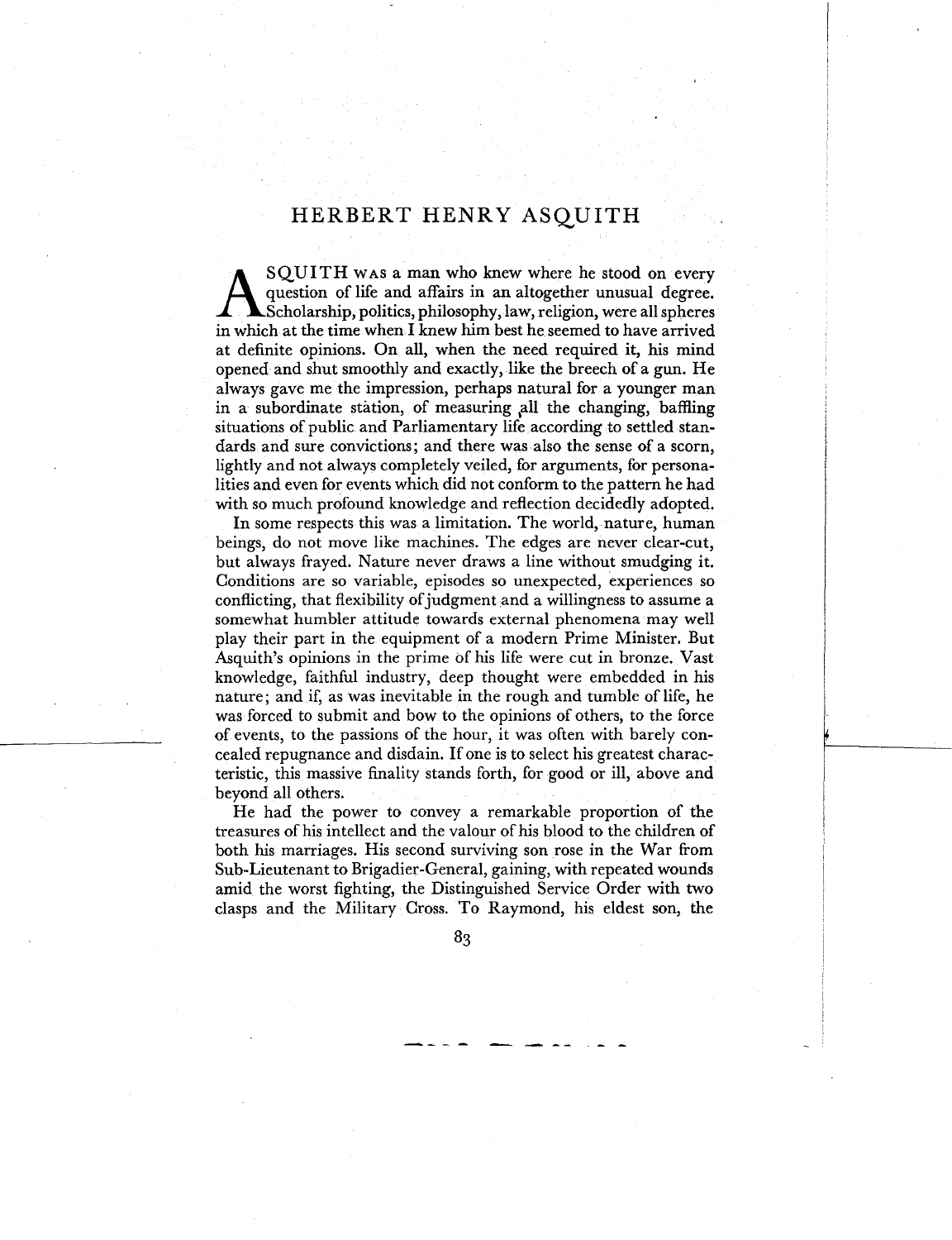inheritance passed in extraordinary perfection. Everything seemed easy to Raymond. He repeated without apparent effort all his father's triumphs at Oxford. The son, like the father, was without question the finest scholar of his year and the most accomplished speaker in the University debates. Verse or prose, Greek, Latin or English, Law, history or philosophy, came easily to Raymond as they had come thirty years before to Henry Asquith. The brilliant epigram, the pungent satire, the sharp and not always painless rejoiner, a certain courtly but rather formal manner, distinguished in youth the son, as they had his father before him. Address and charm in conversation, the nice taste in words, the ready pen and readier tongue, the unmistakable air of probity and independence, and the unconscious sense of superiority that sprang from these, belonged as of native right to both. And now we have seen in the third generation Raymond's son, the present Earl of Oxford and Asquith, pursuing at the university the same triumphant academic career.

It seemed quite easy for Raymond Asquith, when the time came, to face death and to die. When I saw him at the Front in November and December of 1915 he seemed to move through the cold, squalor and peril of the winter trenches as if he were above and immune from the common ills of the flesh, a being clad in polished armour, entirely undisturbed, presumably invulnerable. The War, which found the measure of so many, never got to the bottom of him, and when the Grenadiers strode into the crash and thunder of the Somme, he went to his fate cool, poised, resolute, matter-of-fact, debonair. And well we know that his father, then bearing the supreme burden of the State, would proudly have marched at his side.

The political activities of Henry Asquith's daughter, Lady Violet Bonham Carter, are of course well known. Her father - old, supplanted in power, his Party broken up, his authority flouted, even his long-faithful constituency estranged - found in his daughter a champion redoubtable even in the first rank of Party orators. The Liberal masses in the weakness and disarray of the Coalition period saw with enthusiasm a gleaming figure, capable of dealing with the gravest questions and the largest issues with passion, eloquence and mordant wit. In the two or three years when her father's need required it, she displayed force and talent equalled by no woman in British politics. One wildfire sentence from a speech in 1922 will suffice. Lloyd George's Government, accused of disturbing and warlike tendencies, had fallen. Bonar Law appealed for a mandate of 'Tranquillity'. 'We have to choose', said the young lady to an immense audience, 'between one man suffering from St Vitus's Dance and another from Sleeping Sickness.' It must have been the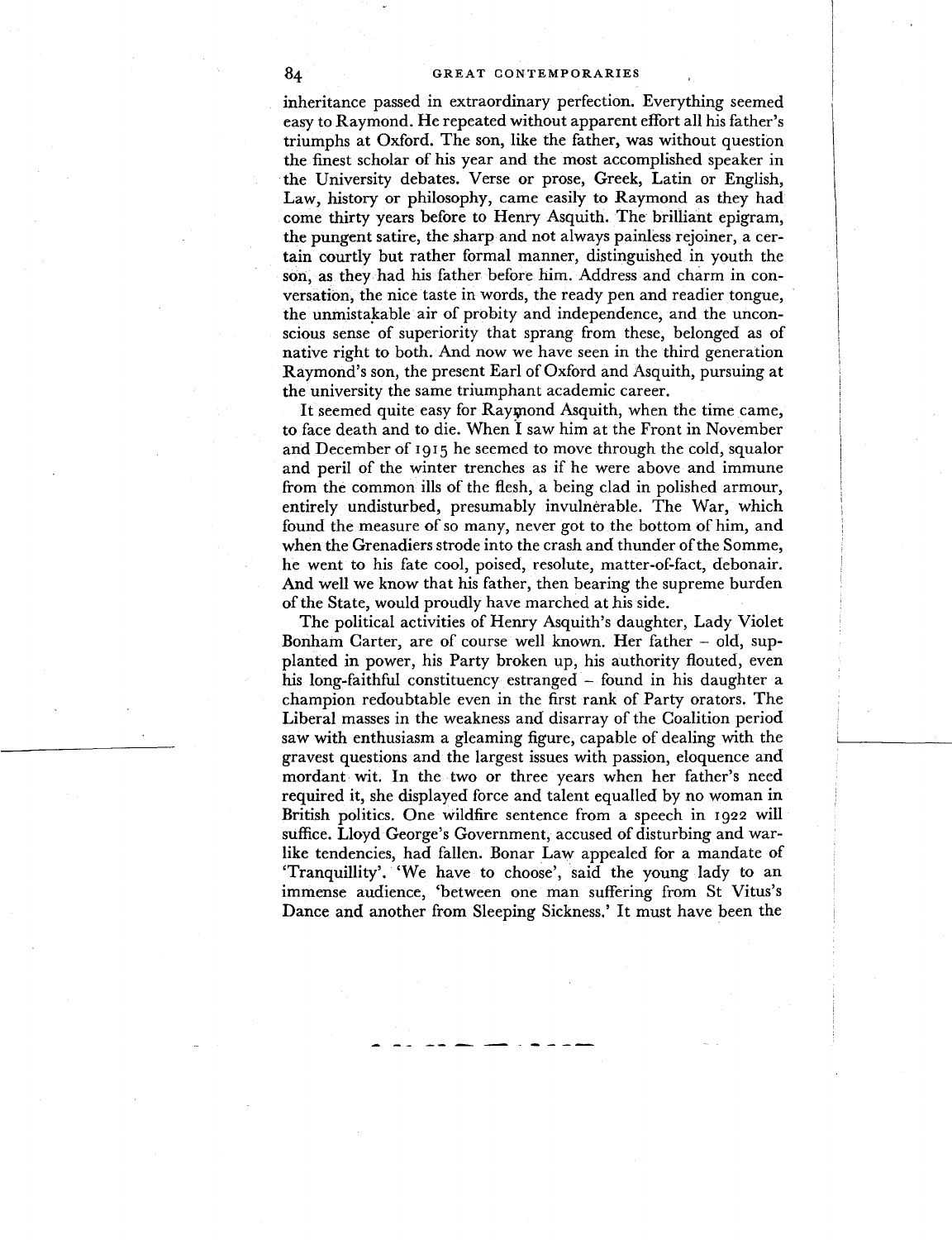greatest of human joys for Henry Asquith in his dusk to find this wonderful being he had called into the world, armed; vigilant and active at his side. His children are his best memorial and their lives recount and revive his qualities.

At the time when I knew him best he was at the height of his power. Great majorities supported him in Parliament and the country. Against him were ranged all the stolid Conservative forces of England. Conflict unceasing grew year by year to a more dangerous intensity at home, while abroad there gathered sullenly the hurricane that was to wreck our generation. Our days were spent in the furious party battles which arose upon Home Rule and the Veto of the House of Lords, whilst always upon the horizon deadly shapes grew or faded, and even while the sun shone there was a curious whisper in the air.

He was always very kind to me and thought well of my mental processes; was obviously moved to agreement by many of the State papers which I wrote. A carefully marshalled argument, cleanly printed, read by him at leisure, often won his approval and thereafter commanded his decisive support. His orderly, disciplined mind delighted in reason and design. It was always worth while spending many hours to state a case in the most concise and effective manner for the eye of the Prime Minister. In fact I believe I owed the repeated advancement to great offices which he accorded me more to my secret writings on Government business than to any impressions produced by conversation or by speeches on the platform or in Parliament. One felt that the case was submitted to a high tribunal, and that repetition, verbiage, rhetoric, false argument, would be impassively but inexorably put aside.

In Cabinet he was markedly silent. Indeed he never spoke a word in Council if he could get his way without it. He sat, like the great Judge he was, hearing with trained patience the case deployed on every side, now and then interjecting a question or brief comment, searching or pregnant, which gave matters a turn towards the goal he wished to reach; and when, at the end, amid all the perplexities and cross-currents of ably and vehemently expressed opinion, he summed up, it was very rarely that the silence he had observed till then did not fall on all.

He disliked talking 'shop' out of business hours, and would never encourage or join in desultory conversation on public matters. Most of the great Parliamentarians I have known were always ready to talk politics and let their fancy play over the swiftly moving scene -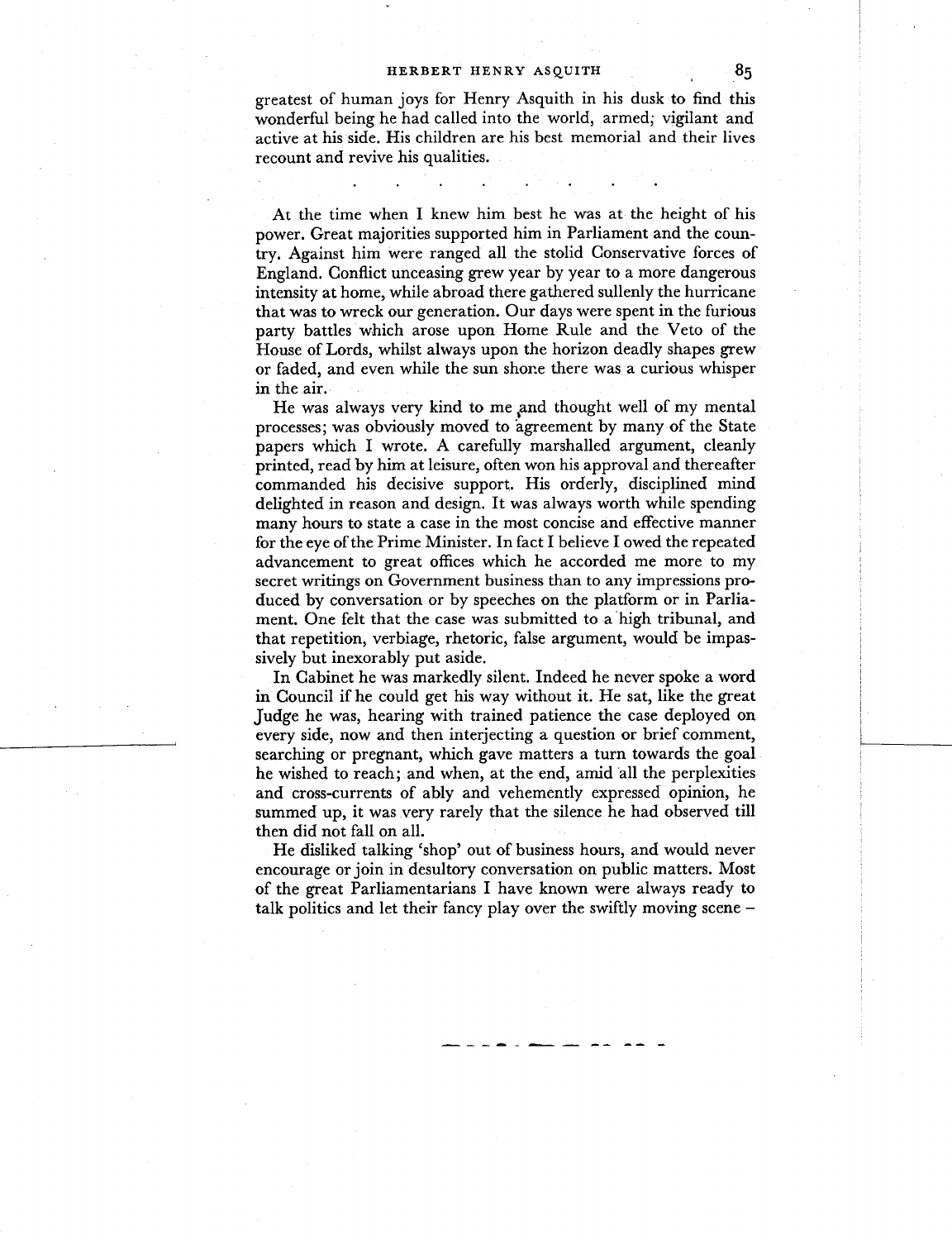Balfour, Chamberlain, Morley, Lloyd George, threw themselves with zest into the discussion of current events. With Asquith either the Court was open or it was shut. If it was open, his whole attention was focused on the case; if it was shut, there was no use knocking at the door. This also may have been in some respects a limitation. Many things are learnt by those who live their whole lives with their main work; and although it is a great gift at once to have an absorbing interest and to be able to throw it off in lighter hours, it seemed at times that Asquith threw it off too easily, too completely. He drew so strict a line between Work and Play that one might almost think work had ceased to attract him. The habit, formed in the life of a busy lawyer, persisted. The case was settled and put aside; judgment was formed, was delivered, and did not require review. The next case would be called in its turn and at the proper hour. Of course he must have communed deeply with himself, but less I believe than most men at the summit of a nation's affairs. His mind was so alert, so lucid, so well stored, so thoroughly trained that once he had heard the whole matter thrashed out, the cnclusion came with a snap; and each conclusion, so far as lay with him, was final.

In affairs he had that ruthless side without which great matters cannot be handled. When offering me Cabinet office in his Government in 1908, he repeated to me Mr Gladstone's saying, 'The first essential for a Prime Minister is to be a good butcher,' and he added, 'there are several who must be pole-axed now.'They were. Loyal as he was to his colleagues, he never shrank, when the time came and public need required it, from putting them aside, once and for all. Personal friendship might survive if it would. Political association was finished. But how else can States be governed?

His letters to colleagues were like his conduct of Government business. They were the counterpart of his speeches. Innately conservative and old-fashioned, he disliked and disdained telephones and typewriters. He who spoke so easily in public had never learnt to dictate. All must be penned by him. A handwriting at once beautiful and serviceable, rapid, correct and clear, the fewest possible words and no possibility of misunderstanding; and if argument or epigram or humour found their place, it was because they slipped from the pen before they could be bridled. He wrote other letters in which no such compression was practised. They were addressed to brighter eyes than peer through politicians' spectacles.

When work was done, he played. He enjoyed life ardently; he delighted in feminine society; he was always interested to meet a new and charming personality. Women of every age were eager to be taken in to dinner by him. They were fascinated by his gaiety and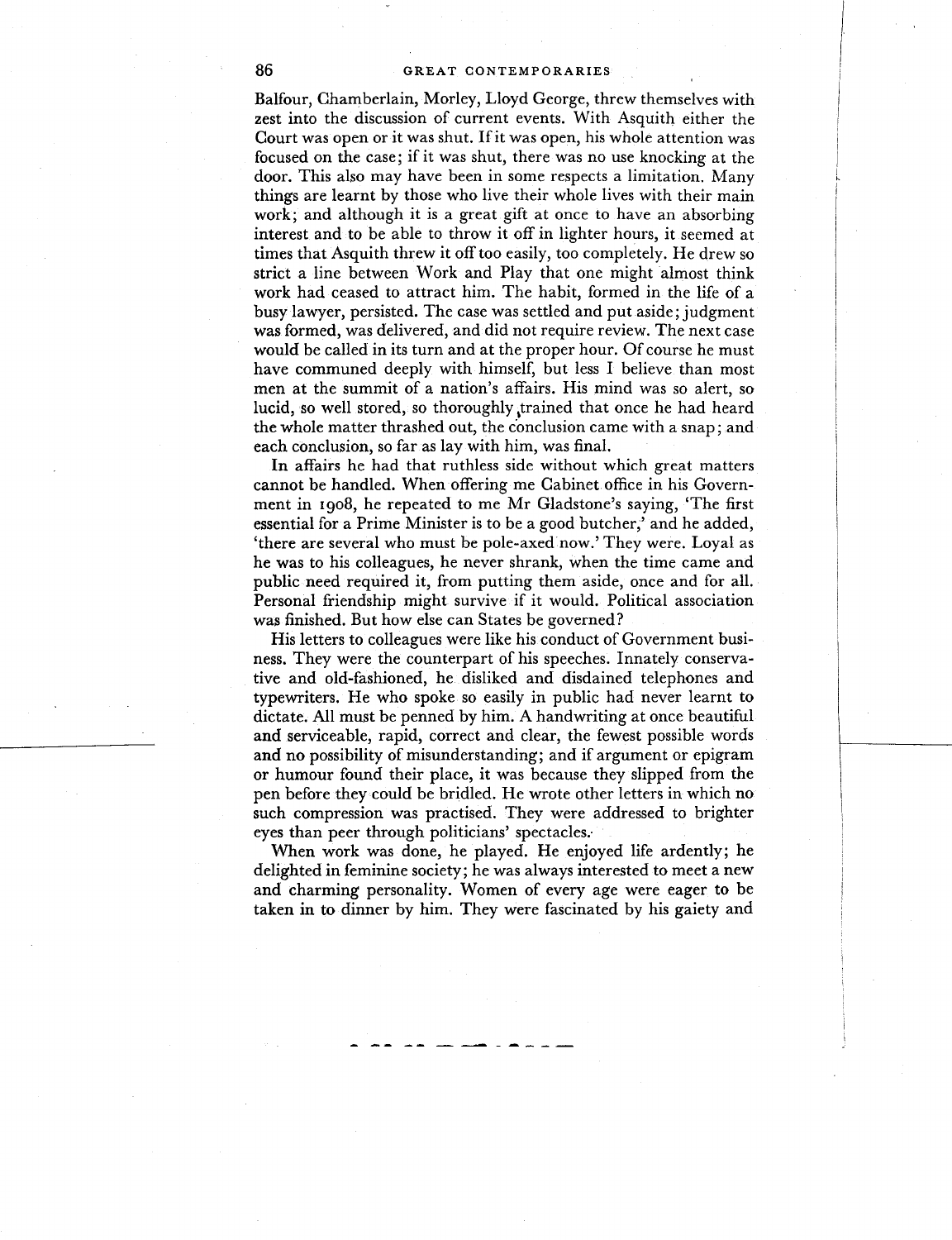#### HERBERT HENRY ASQUITH

wit and by his evident interest in all their doings. He would play bridge for modest stakes for hours every evening, no matter what lightnings were flashing around the house or what ordeals the morrow would swiftly be thrusting upon him.

I saw him most intimately in the most agreeable circumstances. He and his wife and elder daughter were our guests on the Admiralty yacht for a month at a time in the three summers before the War. Blue skies and shining seas, the Mediterranean, the Adriatic, the Aegean, Venice, Syracuse, Malta, Athens, the Dalmatian coast, great fleets and dockyards - the superb setting of the King's Navy; serious work and a pleasure cruise filled these very happy breathing-spaces. In one whole month, with continuous agitation at home and growing apprehension abroad, he maintained towards me, who stood so near him in responsibility, a reserve on all serious matters which was unbreakable. Once and once only did hq invite discussion. Important changes impended in the Government. He asked my opinion about men and offices, expressed agreement or difference in the most confiding manner. He weighed the persons concerned in nicely balanced scales, then closed and locked the subject, put the invisible key in his pocket, and resumed a careful study of a treatise on the monuments and inscriptions of Spalato before which the yacht had just dropped anchor. But some weeks later the appointments were made in the exact sense of the discussion.

For the rest, you would not have supposed he had a care in the world. He was the most painstaking tourist. He mastered Baedeker, examined the ladies upon it, explained and illuminated much, and evidently enjoyed every hour. He frequently set the whole party competing who could write down in five minutes the most Generals beginning with L, or Poets beginning with T, or Historians with some other initial. He had innumerable varieties of these games and always excelled in them. He talked a great deal to the Captain and the navigators about the ship and the course and the weather. His retort in Parliament, 'The Right Honourable Gentleman must wait and see', was then current. There was a cartoon in *Punch* in which he was depicted asking the young officer on the bridge, 'Why is she pitching so much this morning?' To which the response was alleged to have been, 'Well, you see, sir, it is all a question of Weight and Sea.' Although only an apocryphal pun, this deserves to survive.

For the rest he basked in the sunshine and read Greek. He fashioned with deep thought impeccable verses in complicated metre, and recast in terser form classical inscriptions which displeased him. I could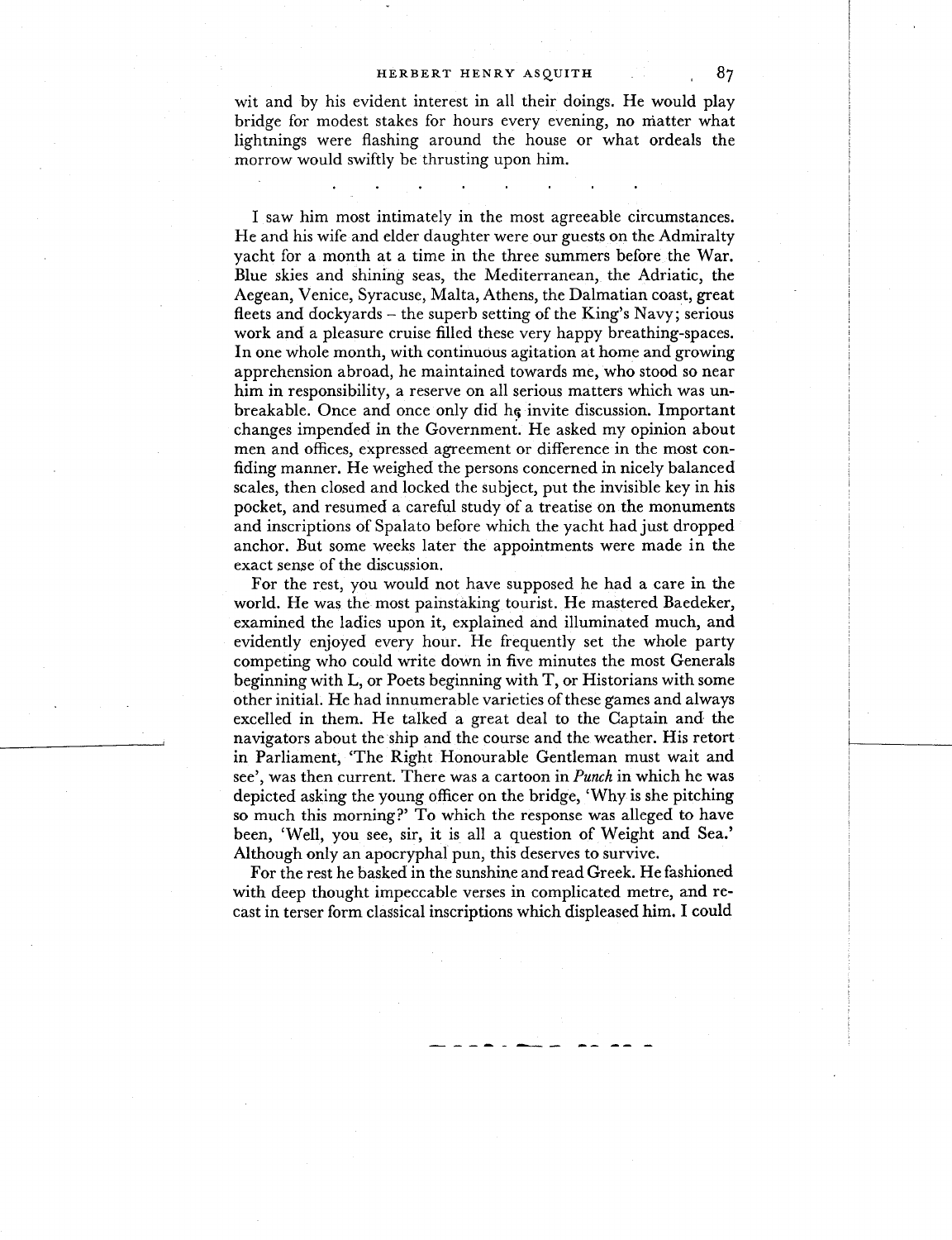

 $84.08$ 

by the briston lik the king"<br>"Afroval", I han the funt there of their you It fort of President ofthe Bond of Frank in the *f,-* **L4Iz. /1 g\_1\_\_,\_ <sup>L</sup>** seek the count of Parliament */Ac.?* Same level , as regards saling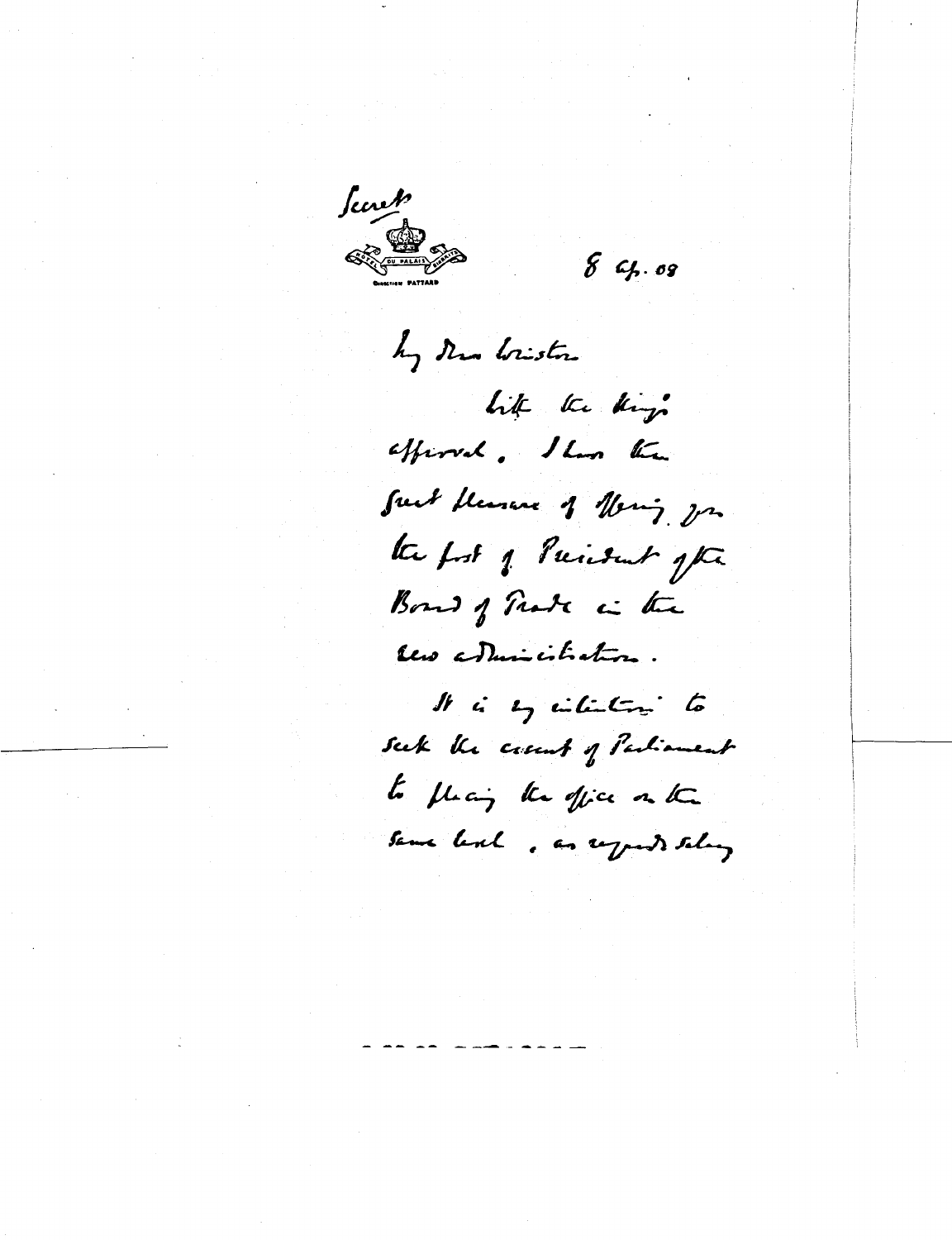**I 14IUJ41.\*.7 i**  hereast table, with the Secretary ships of *Pate.* But I am afind that the change count (dV1.0 IL! *Cj/\$C4* **1tc**  Current year. I shall laid with send prite ation four accessions Like Cabinet, With on fublic In fersonal from D. Ireturn's t Syland E. Lono franchop Wasquill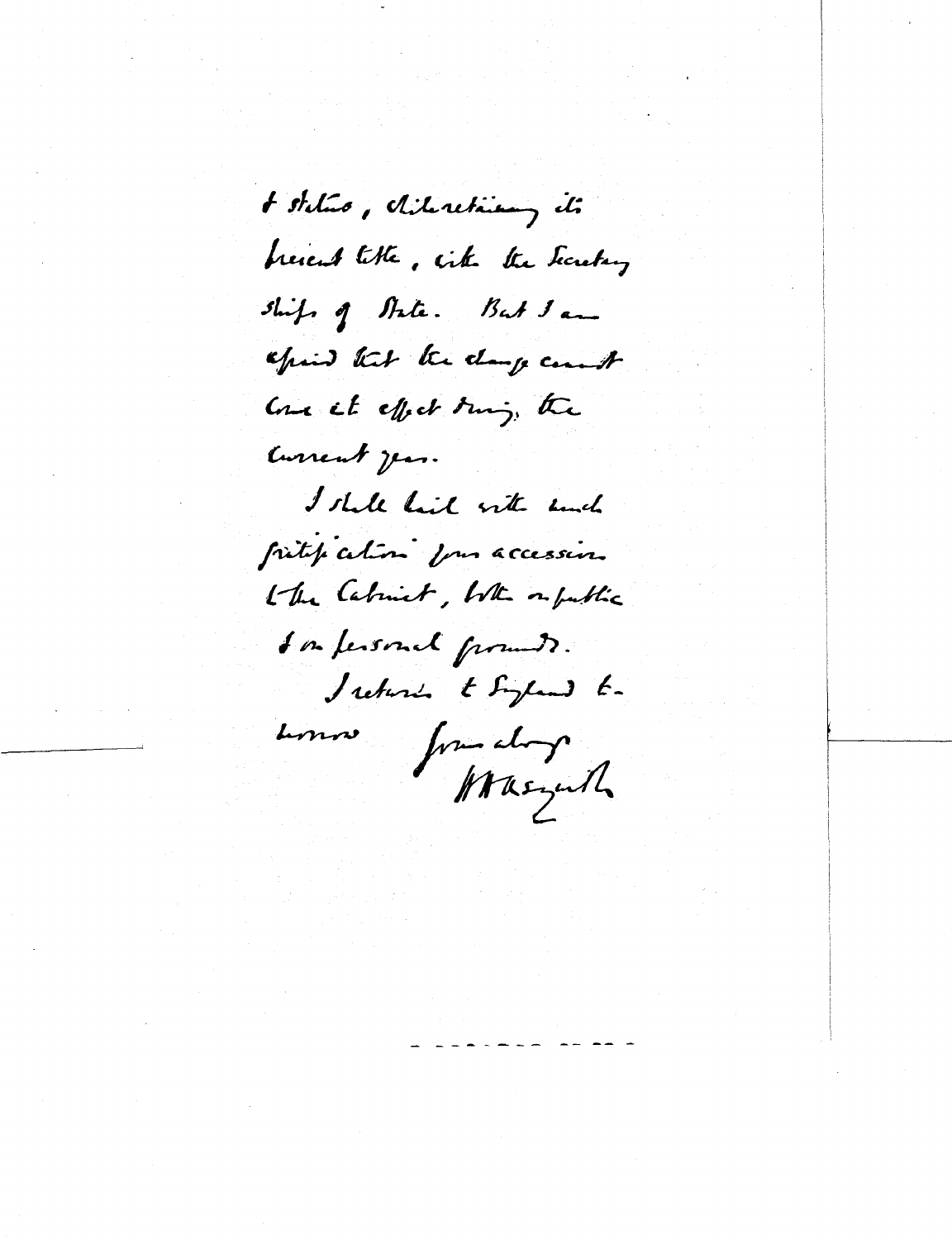not help much in this. But I followed with attention the cipher telegrams which we received each day, and of course we were always on the new wireless of the Fleet.

One afternoon we drove along a lovely road near Cattaro - a harbour in those days of peculiar interest, not merely for its scenery. We suddenly met endless strings of mules and farm horses. We asked where they were going and what for. We were told, 'They are dispersing. The manoeuvres are cancelled.' The Balkan and European crisis of 1913 was over!

I cannot deem Mr Spender's agreeable, competent biography\* a complete or final memorial of one of the most important, solid and square-cut figures of our time. The author's judicial habit of mind and sweet reasonableness (apart from preconceived opinions) are well known. The picture which he has drawn upon this extensive canvas is so subdued in tone and so stinted in colour that it does not revive the image or personality of a stern, ambitious, intellectually proud man fighting his way with all necessary ruthlessness through some of the most rugged and terrible years our history has known. The day will be awaited when some far more vigorous and vital representation of this great statesman, jurist and tribune will be given to his fellowcountrymen. The course of Asquith's life was not all so smooth and cool, so easy and unruffled as Mr Spender's pages suggest. He should have drawn the picture of Asquith and his times with stronger strokes, with higher lights and darker shadows. It would have accorded more with reality, and his hero would have lost nothing in the process. The two main episodes of Asquith's public career - the struggle with the House of Lords about Home Rule, and the declaration and the waging of the war upon Germany - comprise many important pros and cons which have been either omitted from the narrative or so much softened as to become unnoticeable.

In all great controversies much depends on where the tale begins. Mr Asquith and the Liberal Party were sincerely faithful to the cause of Home Rule; but it must not be forgotten that their dependence for office upon eighty Irish votes was the spur which alone extorted action, and that in 1906, when an independent Liberal majority was hoped for, Home Rule was rigidly excluded from the platform and the programme. It was this sinister influence of eighty Irish votes - now happily for ever withdrawn from the House of Commons - making and unmaking Governments, swaying the fortunes of both great British political parties, which poisoned nearly

*\* The Life of Lord Oxford and Asquith, by J.* A. Spender and Cyril Asquith, 1934.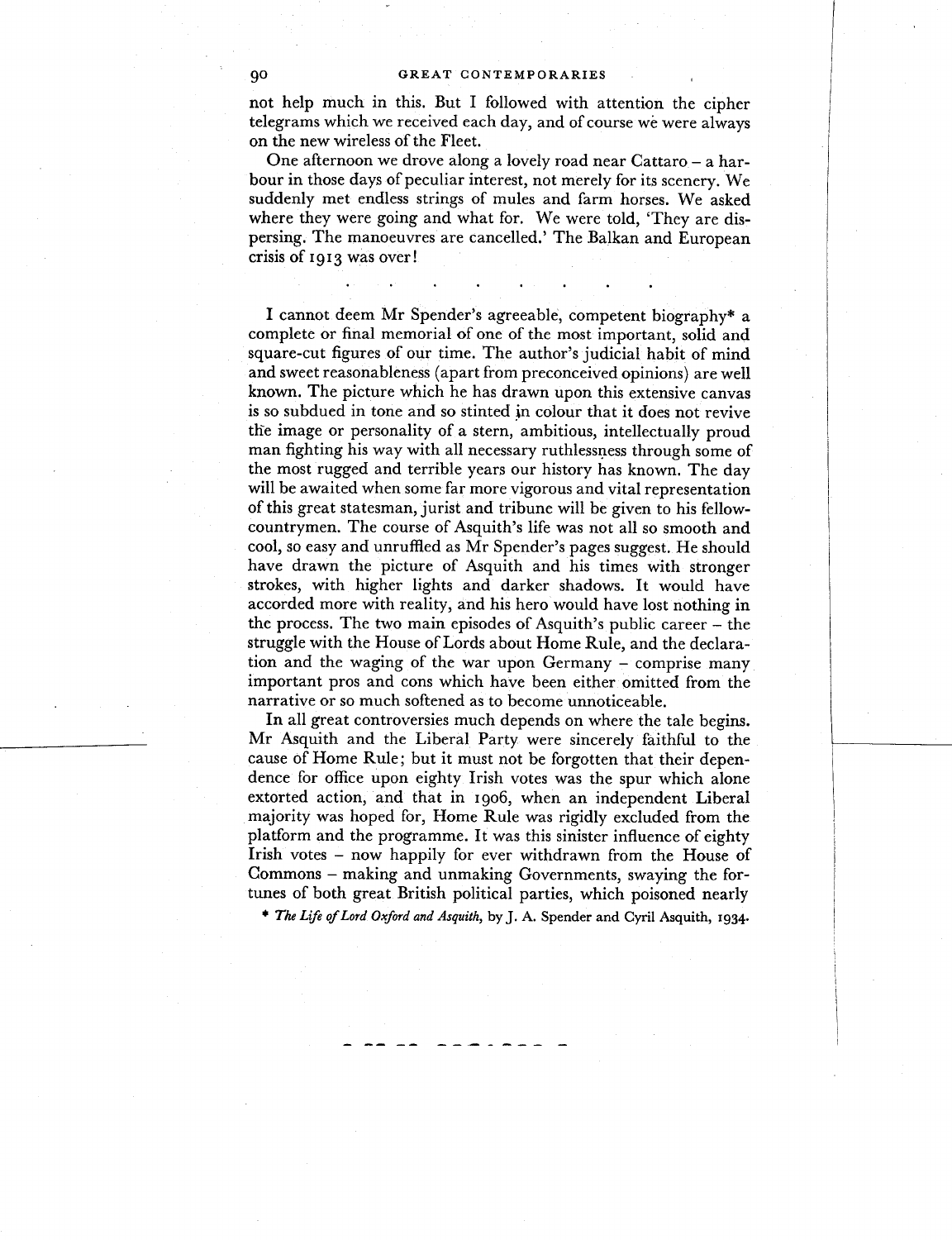#### **HERBERT HENRY ASQUITH 1 91**

forty years of our public life. The unconstitutional resistance of Ulster will be judged by history in relation to the fact that the Ulster Protestants believed that the Home Rule Bills were driven forward not as a result of British convictions but by the leverage of this Irish voting power. That the lawless demonstrations in Ulster were the parent of many grievous ills cannot be doubted; but if Ulster had confined herself simply to constitutional agitation it is extremely improbable that she would have escaped forcible inclusion in a Dublin Parliament.

These were hard facts. Mr Asquith fought for the Irish cause and the Liberal Party in the years before the War with dignity and resolution; but he could not himself have been unconscious that he fought for them upon a basis which was to some extent vitiated, first, by his dependence upon the Irish vote and, secondly, by the refusal of his followers to extend the same measure of freedom to Ulster as they proffered to Southern Ireland. When this is remembered, it will be seen that his career as leader in this bitter campaign was not such an example of long-suffering injured innocence as Mr Spender's pages would imply. There was hardihood and wrong doing on both sides. The conflict with the House of Lords which ended in the passage of the Parliament Act cannot be judged apart from the Irish quarrel with which it was interwoven. I shall certainly not cease to accuse the intolerable partisanship by which the House of Lords broke the credit of the great Liberal majority returned in 1906. But matters would have never come to the pass they did, and brother Englishmen would never have been brought, in appearance at least, to the verge of civil war, but for the baleful, extraneous influence of the Irish feud. It was in this very rough battle, with all its fierce and unfair fighting on both sides, that Asquith held by force and art the foremost place.

The vigour of his conduct at the outbreak of the Great War is not usually realized. That Asquith meant to carry the British Empire unitedly into the war against German aggression not only upon Belgium *but also upon France is* undoubted. Never for one moment did he waver in his support of Sir Edward Grey, and no one had in the eight preceding years more consistently guarded that naval supremacy which ensured alike our safety and our power of intervention. As a war-leader he showed on several notable occasions capacity for calculated or violent action. To him alone I confided the intention of moving the Fleet to its war station on 30 July. He looked at me with a hard stare and gave a sort of grunt. I did not require anything else. He overruled Lord Fisher's misgivings about the Dardanelles almost with a gesture. For nearly a month before the naval attempt to force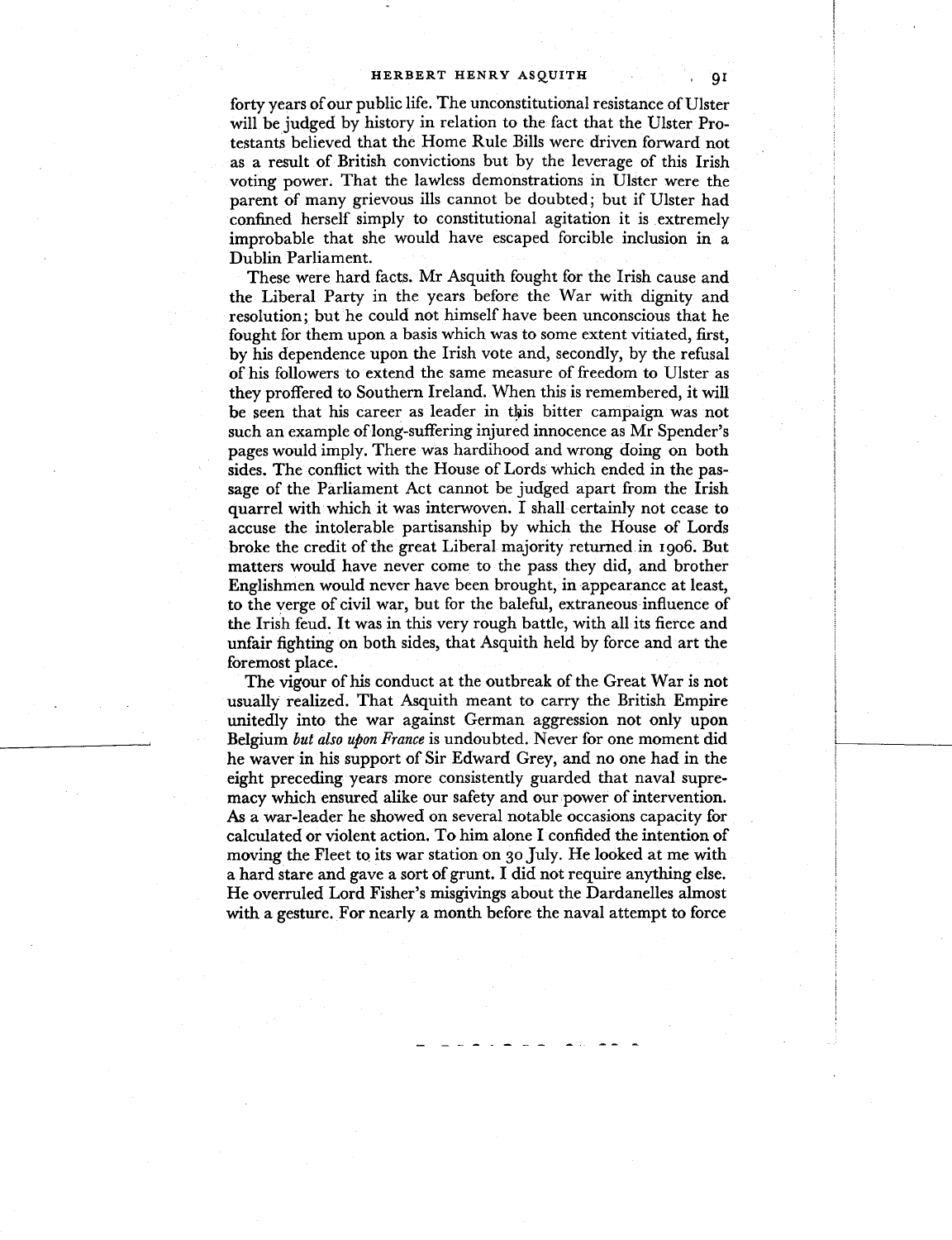the Straits on 18 March, 1915, he did not call the Cabinet together. This was certainly not through forgetfulness. He meant to have the matter put to the proof. After the first repulse he was resolute to continue. Unhappily for himself and all others, he did not thrust to the full length of his convictions. When Lord Fisher resigned in May and the Opposition threatened controversial debate, Asquith did not hesitate to break his Cabinet up, demand the resignations of all Ministers, end the political lives of half his colleagues, throw Haldane to the wolves, leave me to bear the burden of the Dardanelles, and sail, on victoriously at the head of a Coalition Government. Not 'all done by kindness'! Not all by rosewater! These were the convulsive struggles of a man of action and of ambition at death-grips with events.

One would imagine from Mr Spender's description of the break-up of the Coalition in December, 1916, that Mr Asquith was a kind of Saint Sebastian standing unresisting with a beatific smile, pierced by the arrows of his persecutors. As a matter of fact, he defended his authority by every resource in his powerful arsenal. The Prime Minister's position of eminence and authority and the air of detachment arising therefrom enabled him to use the potent instrument of Time with frequent advantage in domestic affairs. Repeatedly he prevented the break-up of his Government or the resignation of important Ministers by refusing to allow a decision to be taken. 'What we have heard today leaves much food for thought; let us all reflect before we meet again how we can bring ourselves together.' In times of Peace, dealing with frothy, superficial party and personal bickerings, this was often successful. War, untameable, remorseless, soon snapped this tackle. The phrase 'Wait and see', which he had used in Peace, not indeed in a dilatory but in a minatory sense, reflected with injustice, but with just enough truth to be dangerous, upon his name and policy. Although he took every critical decision without hesitation at the moment when he judged it ripe, the agonized nation was not content. It demanded a frenzied energy at the summit, an effort to compel events rather than to adjudicate wisely and deliberately upon them. 'The Generals and Admirals have given their expert advice, and on that evidence the following conclusions must be drawn'  $-$  not his words but his mode  $-$  proved a policy inadequate to the supreme convulsion. More was demanded. The impossible was demanded. Speedy victory was demanded, and the statesman was judged by the merciless test of results. The vehement, contriving, resourceful, nimble-leaping Lloyd George seemed to offer a brighter hope, or at any rate a more savage effort.

The fullest and most authoritative account of the fall of Asquith's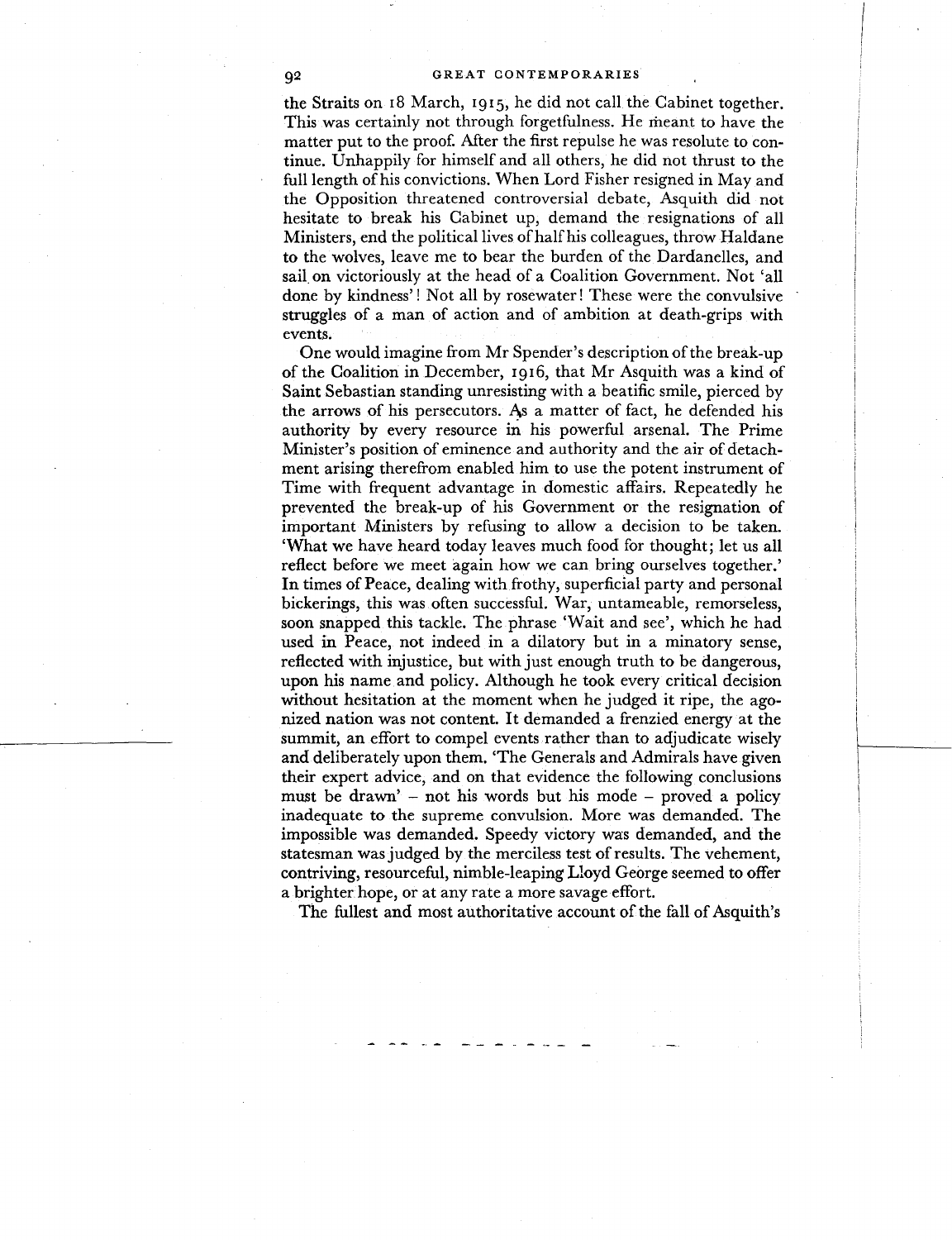#### HERBERT HENRY ASQUITH 93

Government is found in Lord Beaverbrook's revealing pages.\* This is one of the most valuable historical documents of our day, and in the main its assertions remain unchallenged. Here we see Mr Lloyd George advancing to his goal, now with smooth and dexterous artifice, now with headlong charge. We see Mr Asquith at bay. A new light is thrown upon his conduct at this juncture. He was certainly not the helpless victim which his enemies have believed and his biographer has depicted. Misunderstanding the account given to him by Mr Bonar Law of the attitude of the Conservative Ministers, he committed a fatal blunder, and made a virtual accommodation with Mr Lloyd George. Reassured the next morning that he had overwhelming Liberal and Conservative support in the Cabinet, he set out to try conclusions with him in good earnest. When he found himself weak, he temporized and retreated; when he felt himself strong, he struck back with all his might; and at the end, when he resolved to put his rival to the test of forming a Government or being utterly discredited, he was at once adamant and jocular. He played the tremendous stake with iron composure. He bore defeat with fortitude and patriotism.

I shall never cease to wonder why Mr Asquith, with a large Liberal majority at his back, did not in the crisis of the 1916 winter invoke the expedient of a Secret Session and seek the succour of the House of Commons. There is the final citadel of a Prime Minister in distress. No one can deny him his right in peace or war to appeal from the intrigues of Cabinets, caucuses, clubs and newspapers to that great assembly and take his dismissal only at their hands. Yet the Liberal Government which fell in 1915, the Asquith Coalition which fell in 1916, the Lloyd George Coalition which fell in 1922 - all were overthrown by secret, obscure, internal processes of which the public only now know the main story. I am of opinion that in every one of these cases the result of confident resort to Parliament would have been the victory of the Prime Minister of the day.

It was not to be. Parliament listened bewildered to the muffled sounds of conflict proceeding behind closed doors, and dutifully acclaimed the victor who emerged. Thus did Lloyd George gain the truncheon of State. High Constable of the British Empire, he set out upon his march.

Mr Asquith was probably one of the greatest peacetime Prime *\* Politicians and the War, 1914-1916, Vol.* 2.